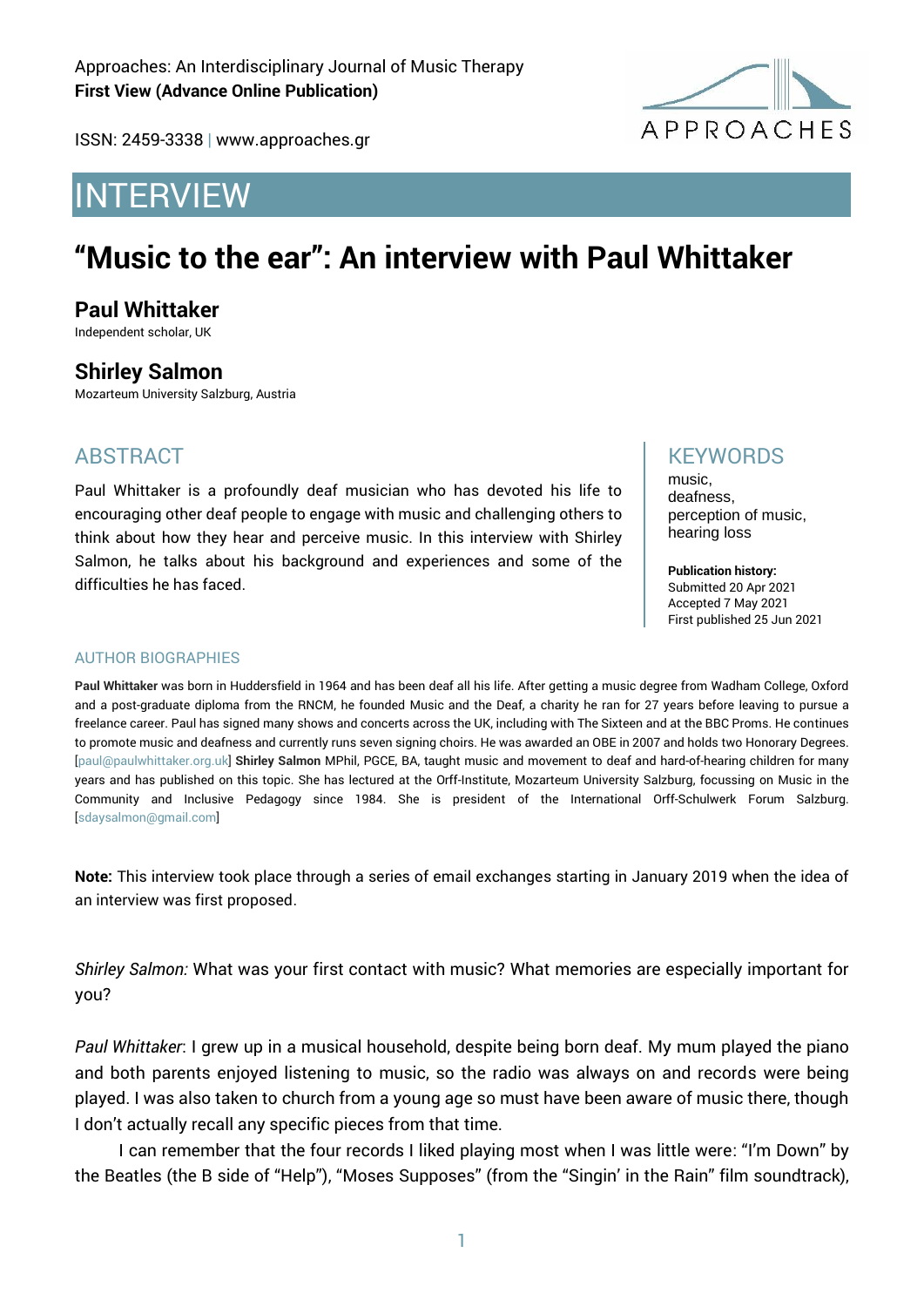a Max Bygraves recording of "Tulips from Amsterdam," and the first movement of Beethoven's "Moonlight Sonata," played by Solomon. That was a fairly eclectic collection for a very young child!

When I was five years old, I began having piano lessons and two years later I joined my local church choir. I don't recall any difficulties with either of those things though; with hindsight, I suppose it must have been rather more daunting for the teacher and the choirmaster than it was for me, faced as they were with someone who couldn't hear. If there were any issues they never complained (to me at least).

I can still remember various simple pieces from my first piano book, but the most vivid musical memory as a youngster comes from when I was about eight years old, when the "West Side Story" film was on TV one Sunday night. I didn't stay up to watch it all, yet some of the music – particularly the balcony scene with Tony and Maria – really grabbed my attention. As the years went on, I got to know the whole score in detail and was privileged to be the sign language interpreter for the 50<sup>th</sup> Anniversary UK theatre tour. It's still one of my favourite pieces of music – a work of genius – and I met Leonard Bernstein in 1986 and Stephen Sondheim in 2010, two events fixed in my memory.

From the ages of seven to 12, I was immersed in sacred music, I suppose through being in the church choir, and a love of that repertoire has stayed with me. Being a chorister is a superb musical education, with three rehearsals each week and two services on a Sunday. A choir also gives you the joy of making and sharing music with others; it's fun to do music alone, but far more fun to do it with others.

It was through the choir that I became interested in playing the organ, which I started when I was 12. I wanted to start earlier but was told it wasn't possible as my legs were not long enough and also I didn't have my Grade 5 piano exam! When I finally did start lessons, they were on a huge five-manual instrument in Wakefield Cathedral. Shortly after that I started playing for services; by the time I was 14, I was playing for four different services in three churches every Sunday, one of which I was choirmaster at as well.

Of all the instruments for a deaf person to play, I'd say the organ is one of the hardest. With a piano you depress a key, the hammer hits the string, the vibrations travel back up your arm, and every note feels different; with a string instrument, you apply the pressure of a bow on the strings; with wind and brass, you control the flow of air; but with an organ, you switch the blower on, pull out a stop, press a key, and sound is produced from a distant location. It's far harder to feel the vibrations with an organ, and you're usually separate from the sound source and dealing with a challenging acoustic. Despite this, I do love playing the organ but always need someone to tell me if I am using an appropriate registration and playing for the acoustics of the building.

*Shirley:* I find it remarkable that you had so much exposure to music and could experience many aspects of music. How did you perceive your deafness growing up?

*Paul:* To be honest, I never gave it much thought at all. I've always felt it is far easier to cope with any kind of disability if you have it from birth or from a young age. With hindsight, I realise that I probably did miss a lot of information when I was growing up, but it didn't bother me at all at the time.

Being born with a hearing loss, I have no detailed aural memory of music  $-1$  could hear certain sounds but these were distorted – but there must be sounds that my subconscious retains and recalls.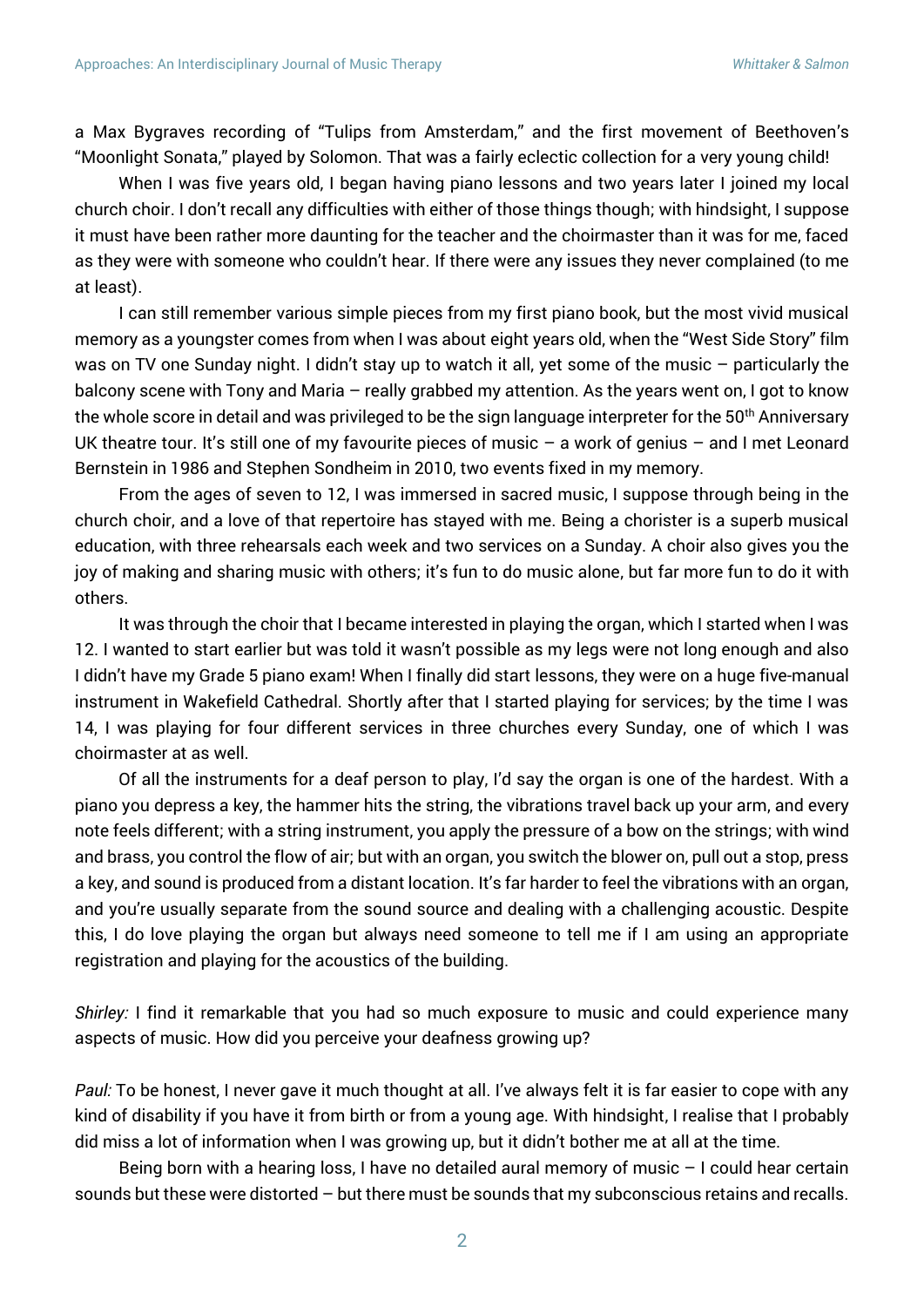Until the age of seven, my hearing loss remained fairly stable, but it deteriorated rapidly over the next four years and by the age of 11 I was classed as Profoundly Deaf.

When I was 12, I decided that when I grew up I wanted to help and encourage other deaf people to make and enjoy music and, prior to that, wanted to get a music degree from somewhere. This was when I first started to encounter resistance and prejudice towards my deafness.

Over a two-year period, I applied to 12 Universities and was rejected by all of them, despite already having three music diplomas: their view was quite simply that deaf people couldn't possibly be musicians. Eventually, in 1983, I was accepted by Wadham College, Oxford, and spent three wonderful years there in an environment that couldn't have been more supportive and helpful. In many ways the Oxford music course was ideal for me, as tutorials took place in either a one-to-one or twoto-one basis and lectures were given in fairly small groups and rooms, so communication was never a major problem.

I've been fortunate in not coming across too many blatant examples of prejudice in my life and the best way to deal with it is to prove people wrong. Looking back, I am very proud of what I have achieved. I know I've changed the lives of many people by introducing them to music, and being awarded two honorary degrees and an OBE for services to music shows I must have done something right!

*Shirley:* It was very fortunate that you eventually got a place to study music in a supportive environment. Of course, it is impossible for me as a person with hearing to imagine how you, as a Deaf person, hear music. Can you describe your perception of music?

*Paul:* Until I went to Oxford, I never actually considered how I heard and understood music; I had always been deaf and always been a musician, so it was a perfectly normal thing for me to be doing. Even now I can't really explain my musical skills and knowledge, analyse exactly how I conduct a choir, or describe why I enjoy going to concerts. *How* I do it isn't important to me, but it obviously is to others, who love to ask me questions about it.

For example, I was once asked if the clothes I wear make a difference when listening to  $-$  or, more correctly, perceiving – music. I'd never considered this at all and, at the time, I could not give a reply. Having thought about it since, the answer must be "yes" because the more heavily clothed I am the less sensitive to vibration I become, though it's still debatable how much of a difference it actually makes.

What I can confidently say is that I rely entirely on two things  $-$  vibration and score-reading  $$ and that being a pianist helps tremendously. With a piano you have a huge range of pitch and a very physical instrument, plus the need to read both treble and bass staves. As I explained earlier, you feel the vibrations of each note travel up your arm and through your body and, over time, develop a physical sense of pitch. With my hearing aids, I can pick up about five octaves from the bottom of the piano, but knowing what those notes are, and the music they create, is only possible when I see the score. Without my hearing aids, I can't hear a single note.

As for 'hearing' other instruments, there is wide variation. A violin is totally inaudible most of the time, the exception being the very lowest notes. A cello is pretty good, at least in the lower register, because its pitch lies within my best residual hearing range. The woodwind family is, in general, fairly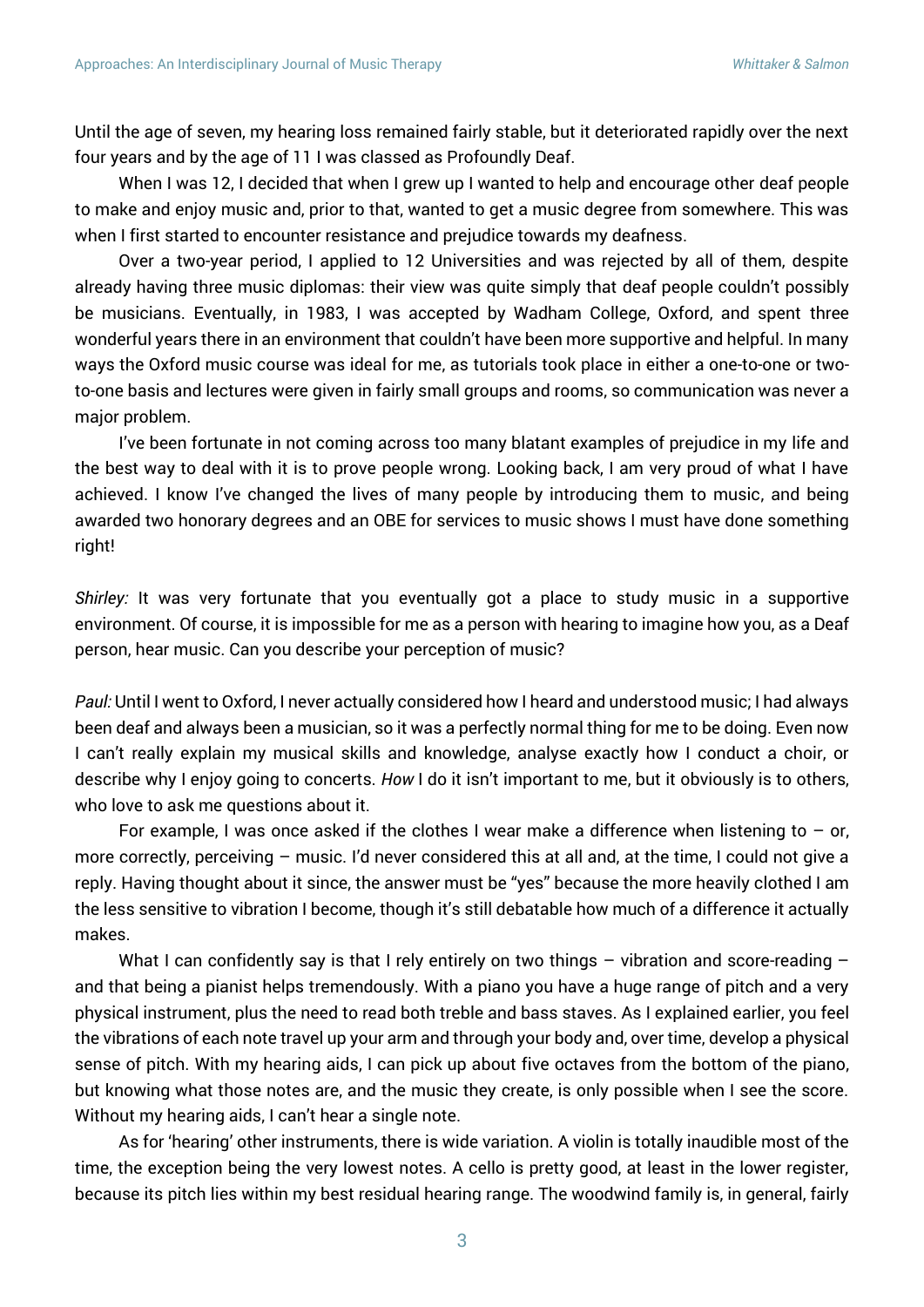easy to perceive; the clarinet is best because of the clarity of its tone (especially the warmth of its lower register) and the lowest range of the flute is also very appealing. I find brass instruments hard to perceive, even within an orchestral mass, with the possible exception of French horns. I dislike brass bands because the homogeneity of sound means there is no variety in the colour, tone, or texture of sound, so it's very boring to me. Despite being struck, percussion instruments vary widely in terms of what I can hear: timpani are obviously great, but triangles, cymbals, and tambourines are largely inaudible.

Score reading is something I don't recall ever being taught and from a young age I've been able to follow them without much effort. When I was at university, my tutor and I once discussed this. He told me one day that I was the easiest student he'd ever taught, and that was because of my deafness and, therefore, my reliance on reading a score. I responded by commenting that surely all music students could read a score and found it unbelievable that most, apparently, cannot do so. It's such a fundamental thing to me that I suppose I just assumed that everyone could do it.

*Shirley:* It is interesting to hear that your perception of different instruments varies so much. Do you think it is possible for people with hearing to understand how deaf people perceive music?

*Paul:* Hmm, that's a tricky question. My answer has to be: "partly, but you can never really understand and appreciate it because you're not deaf."

Ruth Montgomery, a deaf flute player, has said, "Music is not about hearing any more than language is," (cited in Fulford et al., 2011, p. 448) which makes the point that music is so much more than just hearing. It is a way of communicating with other people and expressing yourself, not just because we need to interact with other human beings, but because it is creative and intrinsically rewarding.

Another deaf musician believes, "I think musicality is something that exists irrespective of hearing" (Liz Varlow, personal comment in Fulford et al., 2011, p. 448). This sounds like a big philosophical statement, but there are clear scientific reasons why it is true. The way we understand music is much more complicated than our hearing mechanism. Music can remain unaffected by appalling cases of physical or mental health, where singing or playing music can be the only things that a person can either remember how to do or, indeed, the only way they can communicate.

Oliver Sacks' book *Musicophilia* (Sacks, 2007) and Dan Levitin's *This is Your Brain on Music* (Levitin, 2007) contain many stories that demonstrate how music is processed in many different parts of the brain. It should be no surprise that our ability to hear (with ears) does not have a great effect on our ability to be musical. What is more surprising (and frustrating) is the persistent idea that a "deaf musician" is a contradiction in terms.

On Evelyn Glennie's website (Glennie, 2020; see Fulford, 2013), we read:

The definitions of the category 'deaf'  $-$  i.e. not being able to hear sound - and the category of music - which is sound - are mutually exclusive. My career, like that of Beethoven and a number of others, is an impossibility. There are only 3 possible explanations, I am not a musician, I am not deaf or the categories of music and deaf must be incorrect.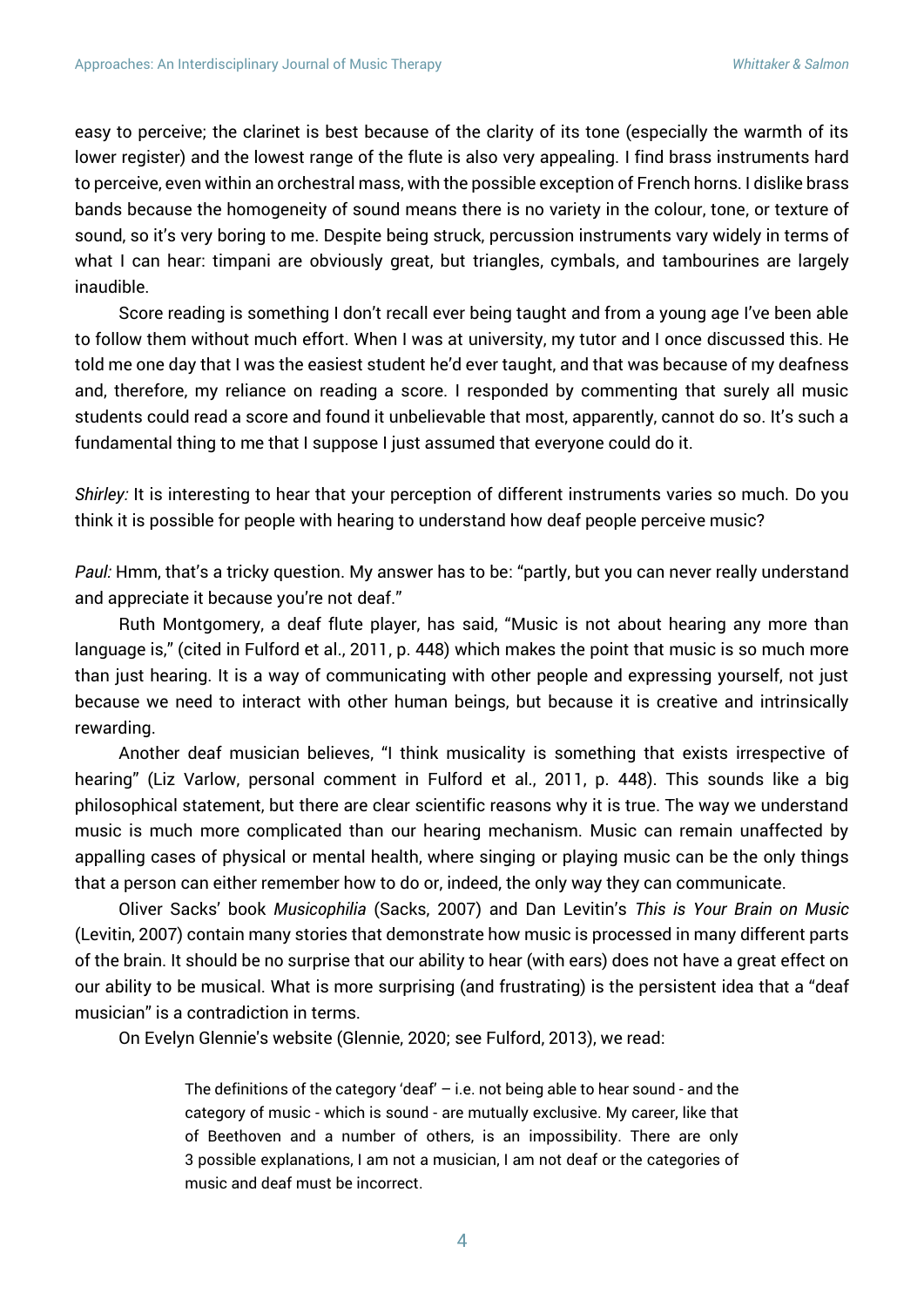Evelyn is right. Just because someone is deaf doesn't mean they hear nothing and that's especially true today with cochlear implants and hearing aid technology, although neither are fantastic for listening to music. Music is much more than what we perceive with our ears. People who lose their hearing later in life do not lose their musical abilities. People who are born profoundly deaf may still have an inner sense that they are musical. They may want to learn about music, they may find that they are good at music, and they may then grow up to identify as musicians.

The necessity of seeing the printed music in front of me often prompts people to ask why I bother going to concerts, what the attraction is in paying money to sit in a concert hall reading a score and not hearing the performance in progress. I admit that sometimes I do read the score and ignore the performance, particularly if I am listening to a work for the first time and do not have enough knowledge or memory of the score to concentrate on the sounds coming from the platform. If, however, I go and listen to a work where I do have knowledge of the score, I put the vibrations I perceive together with my own internal vibrations arising from what I see on the page before me and thus detect differences in interpretation.

*Shirley:* I think it is true that many people still only associate hearing with what we perceive through our ears. Are there some types of music that are difficult for you access?

*Paul:* Being deaf and so relying on the notated score does cut me off from some kinds of music. Electronic and avant-garde are major no-go areas, as the use of unconventional notations means that I cannot even get a visual impression of the music. Improvised music naturally presents difficulties and, although I enjoy Jazz, I can only perceive rhythmic variations not melodic ones.

Having to rely on the score does sometimes frustrate me. Without a score it is impossible for me to understand and enjoy a piece of music, but actually buying them is expensive and not every piece of music is available in print anyway. Even with a score it's not always easy to follow it in a confined space, in a concert hall, with people sat on either side and in front, and good lighting cannot be guaranteed!

Occasionally I am asked about other challenges. Conducting an orchestra (or some other group of instrumentalists) is an obvious one, yet I'd love to have a go, simply for the experience. Certain playing techniques or the use of unusual tunings are other barriers. The musician in me always wants to know what a composer is trying to say or express but there are times when I have to accept that it's just not going to be possible, and gracefully accept defeat.

*Shirley:* You have a strong musical background and training that has given you access to many types of music. From my experience, living for a long time in Austria, it is rare for children who are deaf to have access to music education at school in comparison to children who are not deaf. Your background was obviously a big influence in establishing Music and the Deaf (MatD). Can you tell us more about it?

*Paul:* This was the charity that I founded in 1988 and ran for 27 years, before leaving in 2015 to pursue a freelance career.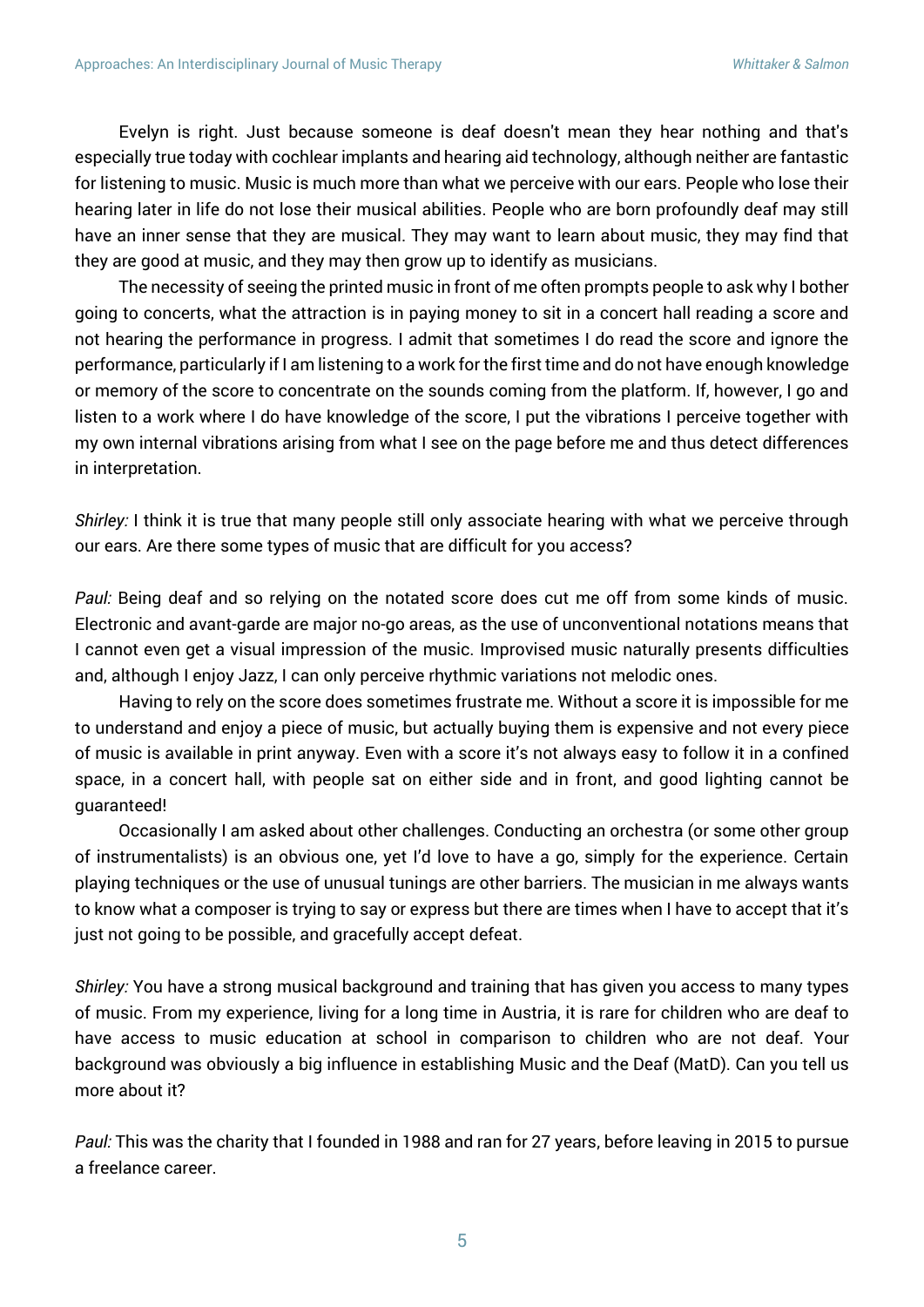As I mentioned earlier, when I was 12 years old, I had this idea of finding ways of helping and encouraging deaf people to both enjoy and make music as I did. The initial vision was to have an actual building where we would run courses and classes of all kinds, along with staff who would work across the UK to lead and establish projects.

As I got older, I realised that this was an expensive idea! Instead I did all the work – going out speaking, leading workshops, devising, collaborating on projects with other arts organisations, and doing signed theatre and concert work – and, as time went on, found others to assist with both the delivery and the admin of it all. There was certainly plenty of doubt from others, but I knew it could succeed, and it did.

The main aims were, very simply, to encourage and support deaf people – and those who live and work with them – to make music. I was never bothered about someone's degree of deafness, their communication method, whether someone wore hearing aids or not, or the age of anyone; I just wanted to find ways of making music and educating society at large about music and deafness.

There was never really any clear plan or strategy; it was very much running with an idea and finding like-minded people to achieve it. As well as working with deaf people, it was vital to educate hearing people about music and deafness, as they were the ones who controlled, for example, education policies, schools, music colleges, budgets, arts venues, and organisations.

Within the Deaf community itself there were big challenges. For older people – many of whom had for decades been banned from using sign language and forced to learn to speak – music was a very negative thing as, in their minds and experiences, it was inextricably linked to speech therapy and therefore 'bad.' There was also what I'll call the 'political' brigade who saw music as a purely hearing thing and made no secret of their distaste for it in a 'Deaf world.' Each to their own, but there should always be tolerance and respect.

*Shirley:* You ran the charity MatD for 27 years and have encouraged and supported deaf people to access and make music. What are you focussing on now?

*Paul:* With the exception of music workshops, which I very rarely do now (with one exception that I'll mention in a moment), I still do talks, motivational speaking, and some signed theatre and concert performances, but my main area of work has become signed song. I currently lead seven sign language choirs, advise a few others, create lots of resources, and work with various music organisations to develop this skill.

It is good that arts organisations are becoming more aware of diversity and accessibility, and actually taking it seriously. For too long it was merely a box-ticking exercise (and, for some, it still is), but the general trend has been positive.

It's frustrating, however, when organisations and venues use interpreters, project leaders, whatever, who are hearing and do not have the music skills and knowledge required for the job. I see this a part of a wider obsession with qualifications rather than with competence and experience. If you're doing a music and deafness project, you need a deaf musician to help you deliver it!

For the past nine years I've been very fortunate to work with the Mahler Chamber Orchestra (MCO) on their "Feel the Music" project [\(https://mahlerchamber.com/learning/education-and](https://mahlerchamber.com/learning/education-and-outreach/feel-the-music-programme)[outreach/feel-the-music-programme\)](https://mahlerchamber.com/learning/education-and-outreach/feel-the-music-programme), leading workshops and bringing music to deaf children in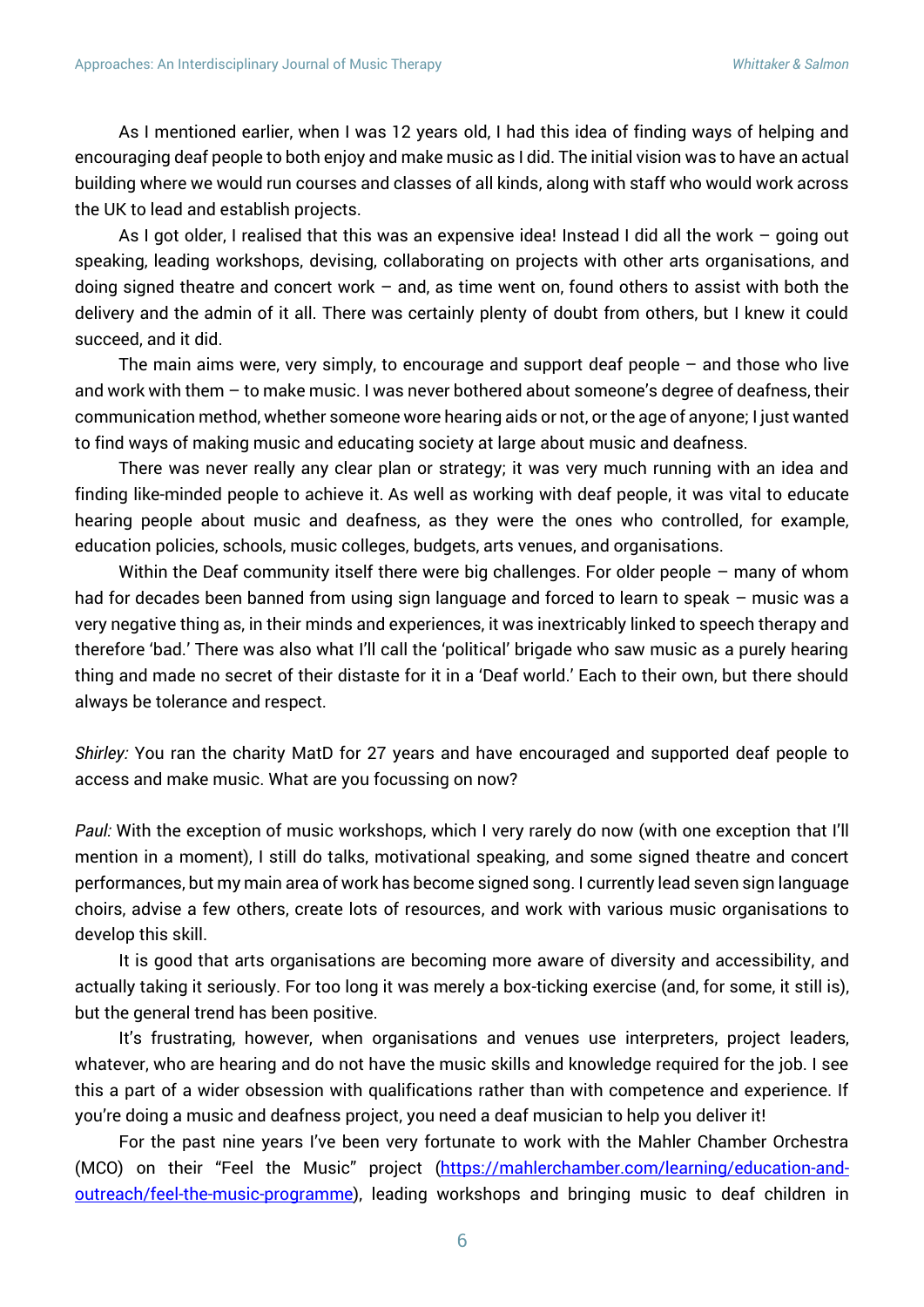various countries around Europe and further afield. This has been a great joy for everyone involved and has become a fundamental part of the MCO's programming.

During the Covid-19 pandemic, when singing has been discouraged, I've actively promoted signed song as an alternative, and this had been widely welcomed by many. I've made over 200 videos for various choirs, schools, music services, and arts companies, and done projects with the Stay at Home Choir, Oxford Bach Soloists, London Symphony Chorus, Chorus of Scottish Chamber Orchestra, and many others. Hopefully, this will continue once concert life begins again.

*Shirley:* Your experience and background, as well as the information you have given about the perception of music, have potential implications for music teachers, music therapists, and musicians working with deaf children and adults. What information do you think they might need and what advice would you give them?

*Paul:* I'm curious as to what these implications might be! Hopefully I challenge – in a positive way – the way they think about music and process it. My experiences have shown me that many teachers are nervous, even scared, of having a pupil who is different (in whatever way) and that reaction is almost always prompted by fear. For some it's been the lack of control or authority that frightens them; yet every pupil, every fellow musician we meet, should really be seen as an opportunity to think afresh about our view of music, how we respond to it, how we make it.

Obviously, if you want to find out what a deaf person thinks of music and how they process it, find one and ask them. It may sound harsh, but there is no way that a hearing person can ever really know what it is like to be deaf and every single deaf person will process and enjoy music in a different way, just as every hearing person does. The 'one size fits all' approach to music education, music therapy or community music is lazy, unhelpful, and potentially damaging. I've encountered far too many young deaf people who have wished to pursue music but whose hopes have been thwarted by the negative and intransigent attitude of examination boards, for example. It has to stop.

Be open; be inquisitive; explore musical journeys and ideas alongside your pupils, not as a superior but as a friend; be challenged; admit you don't always get everything right!

*Shirley:* Is there anything else you would like to add?

*Paul:* The most common question I am asked is, "How do you hear music?" and I've developed the habit of turning the question round and responding, "What is music? How would you explain it to someone who can't hear?"

The usual answer to that is silence as, for most people, they rarely stop and think about it. Music is something that goes in one ear and out the other, they know what they like and what they don't like but haven't really thought about what it is. Eventually they might try and explain it by talking about pitch or melody or vibration or emotion. I've had two great answers to this question that I'd like to share with you.

In one MCO project I asked this question to one of the players who immediately responded by saying, "I can't tell you, but I can show you," and did just that. His point was that music isn't something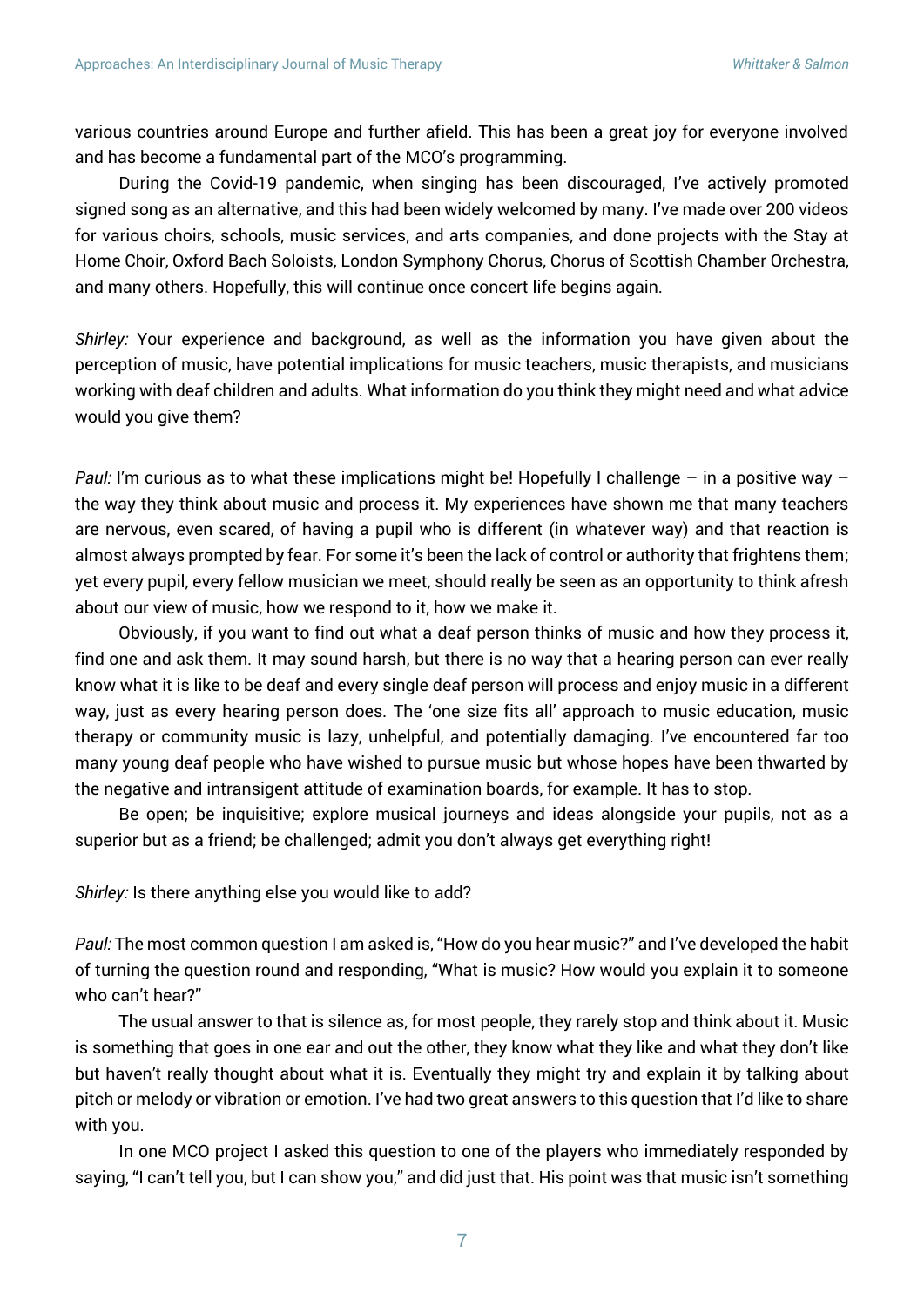we explain, it's something that we do; we make it, play it, share it, and it moves us.

The other answer came in the Autumn of 2020. I had filmed some songs in British Sign Language for a school in the UK to learn, and the pupils sent me 'Thank you' cards and letters to show their appreciation. Among them was a drawing which included the words, "You hear best with your heart, not with your ears." I couldn't agree more.

I'm also often asked if I feel I would be a better musician if I could hear, to which I reply, "I doubt it." Obviously, being born deaf I have nothing to compare this to, so anything I say is speculative. If I could hear then maybe conducting an orchestra or ensemble would be more possible, as would accompanying someone. Communal music-making might be less tiring as I would not have the same pressure and strain of lip-reading and watching all the time.

On the other hand, if I could hear then perhaps my understanding of music may be reduced. If I had been able to hear in the past, then I doubt I'd have developed the awareness and appreciation of music that has come from having to get to know music from the printed page. My deafness makes me who I am and whilst I'm not proud of being deaf (it's hard work!) it defines me and is a fundamental part of me.

Being deaf is not a barrier to the enjoyment and appreciation of music, as many would believe. A way over and around every barrier can be found with determination and effort. Thankfully, people no longer tell me that I am "too deaf to do music." I have discovered my own way of 'doing' it: it may not always be what others understand as 'music' but it is far from the sound of silence that they may think it is.

*Shirley:* Thank you for the interview.

### **REFERENCES**

Fulford, R. (2013). The formation and development of musical identities with a hearing impairment. In M. Stakelum (Ed.), *Developing the musician* (pp. 45-62). Ashgate.

Fulford, R., Ginsborg, J., & Goldbart, J. (2011). Learning not to listen: The experiences of musicians with hearing impairments. *Music Education Research*, *13*(4), 447-464. <http://dx.doi.org/10.1080/14613808.2011.632086>

Glennie, E. (2020). *Evelyn Glennie: Teach the world to listen.* <https://www.evelyn.co.uk/> Levitin, D.J. (2007). *This is your brain on music: The science of a human obsession.* Plume.

Sacks, O. (2007). *Musicophilia: Tales of music and the brain*. MacMillan.

Ελληνική περίληψη | Greek abstract

## **«Ηχεί σαν μουσική στα αυτιά»: Μία συνέντευξη με τον Paul Whittaker**

Paul Whittaker **|** Shirley Salmon

#### ΠΕΡΙΛΗΨΗ

Ο Paul Whittaker είναι ένας κωφός μουσικός με βαριά βαρηκοΐα που έχει αφιερώσει τη ζωή του στο να ενθαρρύνει άλλα κωφά άτομα να ασχοληθούν με τη μουσική και στο να προσκαλεί τους άλλους να σκέπτονται ως προς τον ίδιο τρόπο που